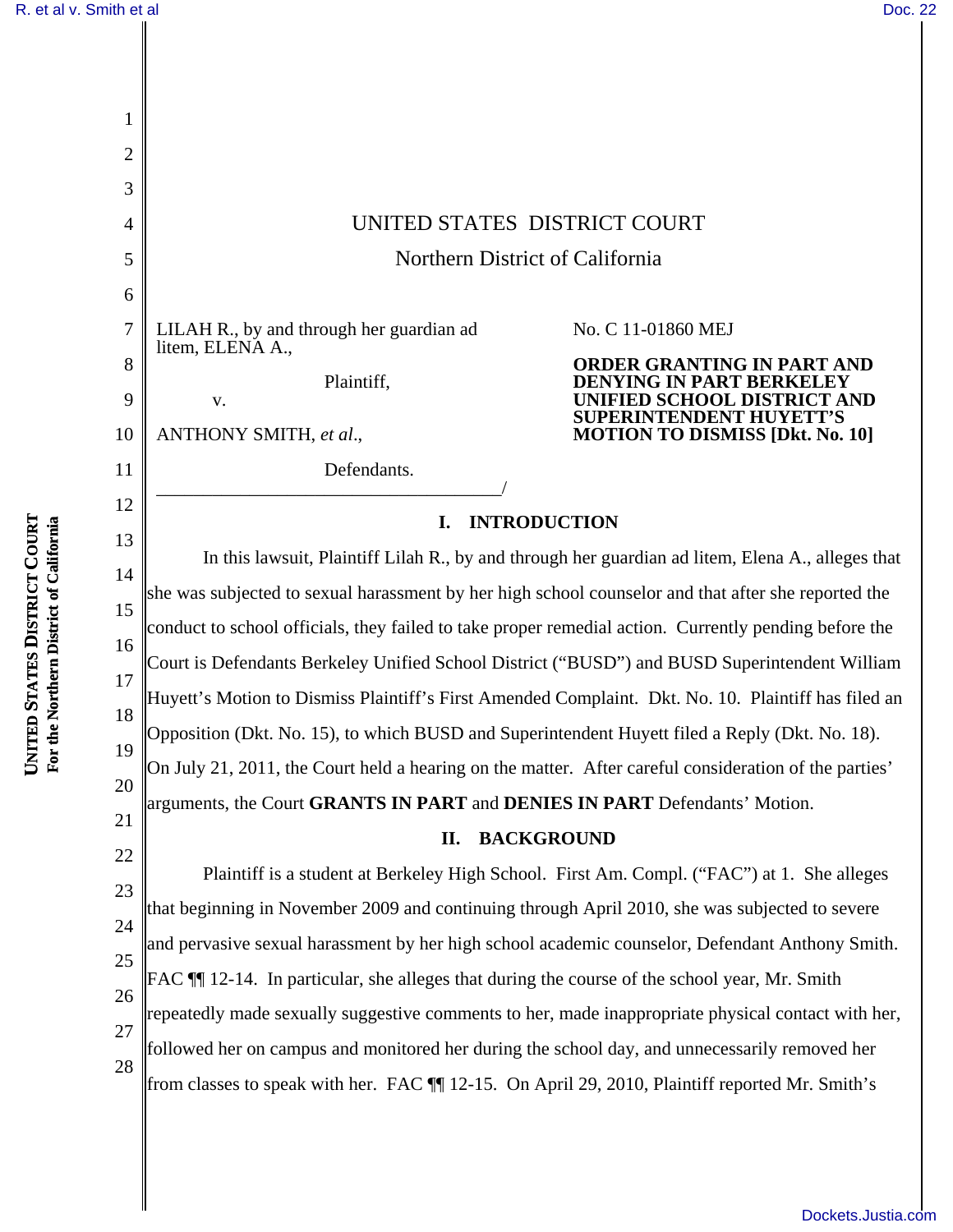1 2 3 4 5 6 7 8 9 10 11 12 13 14 conduct to the high school vice principal, and BUSD placed Mr. Smith on administrative leave and undertook an investigation into Plaintiff's allegations. FAC  $\P$  13,16. Thereafter, in July 2010, BUSD informed Plaintiff by letter that it had concluded its investigation and determined that Mr. Smith had "engaged in inappropriate and unprofessional behavior contrary to District policy," and that "the District will be taking appropriate personnel action" against Mr. Smith. FAC  $\P$  17. Plaintiff alleges that in the letter, BUSD did not indicate that any steps had been taken to limit Mr. Smith's future contact with her. *Id*. On September 2, 2010, Plaintiff's parents obtained a temporary restraining order from the Alameda County Superior Court, requiring Mr. Smith to stay 100 yards away from Plaintiff and to have no communication with her. FAC ¶ 20. Plaintiff's parents also appealed BUSD's investigative finding and outcome to the Assistant Superintendent, to Superintendent Huyett, and to the Berkeley Board of Education. FAC ¶ 20. However, Plaintiff alleges that BUSD denied their appeal and request to transfer or remove Mr. Smith from his counseling position, thereby subjecting Plaintiff to the possibility of further sexual harassment and hostile educational environment. FAC ¶¶ 20-21.

15 16 17 18 Based on these allegations, Plaintiff asserts federal claims under 20 U.S.C. § 1681 (Title IX), and 42 U.S.C. § 1983, and state law claims for violation of California's Unruh Civil Rights Act (Cal.) Civil Code §§ 51 and 52), violation of California Government Code § 11135, sexual battery, and negligence.

19 20 Defendants BUSD and Superintendent Huyett now move to dismiss each of Plaintiff's claims, with the exception of the sexual battery claim, which is asserted against Mr. Smith alone.

21

28

# **III. LEGAL STANDARD**

22 23 24 25 26 27 A court may dismiss a complaint under Federal Rule of Civil Procedure 12(b)(6) when it does not contain enough facts to state a claim to relief that is plausible on its face. *See Bell Atl. Corp. v. Twombly*, 550 U.S. 544, 570 (2007). "A claim has facial plausibility when the plaintiff pleads factual content that allows the court to draw the reasonable inference that the defendant is liable for the misconduct alleged." *Ashcroft v. Iqbal*, 129 S.Ct. 1937, 1949 (2009). "The plausibility standard is not akin to a 'probability requirement,' but it asks for more than a sheer possibility that a defendant

**COURT** For the Northern District of California **For the Northern District of California DISTRICT STATES UNITED**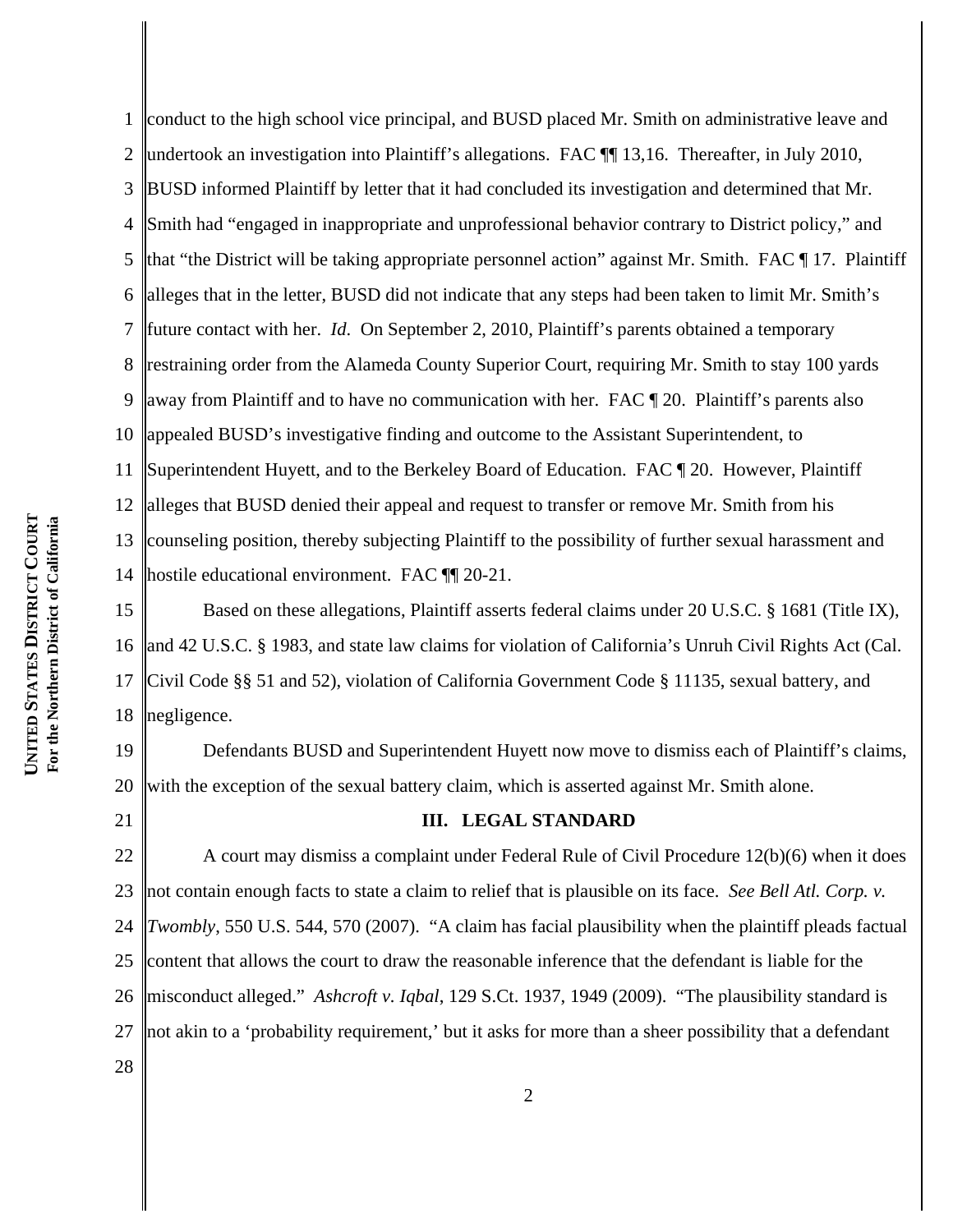1 2 3 4 5 6 has acted unlawfully." *Id*. (quoting *Twombly*, 550 U.S. at 557.) "While a complaint attacked by a Rule 12(b)(6) motion to dismiss does not need detailed factual allegations, a plaintiff's obligation to provide the 'grounds' of his 'entitle[ment] to relief' requires more than labels and conclusions, and a formulaic recitation of the elements of a cause of action will not do. Factual allegations must be enough to raise a right to relief above the speculative level." *Twombly,* 550 U.S. at 555 (internal citations and parentheticals omitted).

7 8 9 In considering a motion to dismiss, a court must accept all of the plaintiff's allegations as true and construe them in the light most favorable to the plaintiff. *See id*. at 550; *Erickson v. Pardus*, 551 U.S. 89, 93-94 (2007); *Vasquez v. Los Angeles County*, 487 F.3d 1246, 1249 (9th Cir. 2007).

10 11 12 13 If the court dismisses the complaint, it should grant leave to amend even if no request to amend is made "unless it determines that the pleading could not possibly be cured by the allegation of other facts." *Lopez v. Smith*, 203 F.3d 1122, 1127 (9th Cir. 2000) (*quoting Cook, Perkiss and Liehe, Inc. v. N. Cal. Collection Serv. Inc.*, 911 F.2d 242, 247 (9th Cir. 1990)).

14

# **IV. DISCUSSION**

15 16 Defendants contend that Plaintiff has failed to plead sufficient facts to sustain her federal and state claims against them. The Court will evaluate each claim in turn.

17 **A. Violation of Title IX**

18 19 20 21 22 23 24 25 26 27 In her first claim, asserted against BUSD only, Plaintiff seeks damages for violation of Title  $\parallel$ IX, 20 U.S.C. § 1681. FAC  $\parallel$  23-31. She alleges that Mr. Smith's harassing conduct " was so severe, pervasive, and persistent and so objectively offensive that it effectively barred her access to educational opportunities or benefits, and/or limited her ability to participate in, or benefit from, the education program, and/or created a hostile or abusive educational environment." FAC ¶ 25. She alleges that Superintendent Huyett and BUSD officials "failed to respond adequately, which failure amounted to deliberate indifference to [her] rights and in so doing discriminated against [her] in its programs and activities in violation of 20 U.S.C. § 1681." FAC ¶ 26. Plaintiff further alleges that Superintendent Huyett and BUSD failed to take prompt and effective action to end Mr. Smith's harassment, in that BUSD did not adequately inform Plaintiff of the outcome of the complaint and

28

**UNITED** 

**STATES** 

**DISTRICT** 

**For the Northern District of California**

For the Northern District of California

**COURT**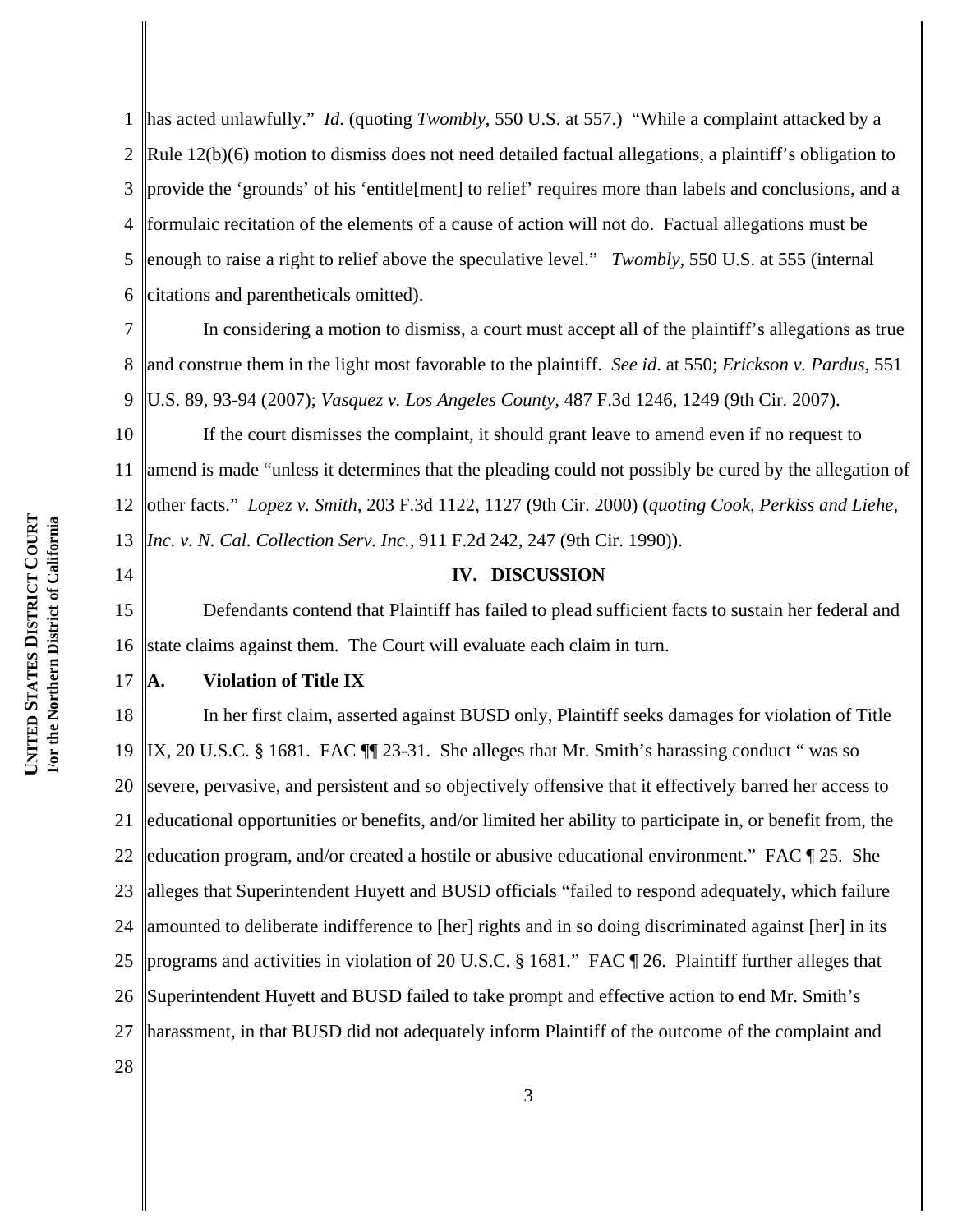1 2 3 subsequent appeals, failed to timely complete its investigation of the complaint, and failed to adequately address the potential for continued harassment by allowing Mr. Smith to remain in his position as counselor. FAC ¶¶ 27-30.

- 4 5 6 7 8 9 10 BUSD moves to dismiss this claim, arguing that Plaintiff has failed to plead sufficient facts to state a claim for violation of Title IX. Mot. at 3. Specifically, BUSD argues that Plaintiff's claim fails because Plaintiff has not alleged facts demonstrating that: (1) BUSD had actual notice of the alleged harassment before Plaintiff reported it to the high school vice principal on April 29, 2010; (2) BUSD was deliberately indifferent once it learned of the alleged harassment; or (3) Plaintiff was denied educational benefits or opportunities as a result of harassment that was severe or pervasive. Mot. at 7.
- **COURT** For the Northern District of California **For the Northern District of California DISTRICT STATES UNITED**

11

# 1. Actual Notice

12 13 14 15 16 17 18 19 Title IX provides in pertinent part: "No person in the United States shall, on the basis of sex, be excluded from participation in, be denied the benefits of, or be subjected to discrimination under any education program or activity receiving Federal financial assistance . . . ." 20 U.S.C. § 1681(a). The Supreme Court has held that damages are available under Title IX for the sexual harassment of a student by one of its teachers only if "an official who at a minimum has authority to address the alleged discrimination and to institute corrective measures on the recipient's behalf has actual knowledge of the discrimination in the recipient's programs and fails to adequately respond." *Gebser v. Lago Vista Indep. Sch. Dist.*, 524 U.S. 274, 277 (1998).

20 21 22 23 24 25 26 In *Gebser*, the Supreme Court "expressly declined to impose liability [under Title IX] on 'principles of respondeat superior or constructive notice," instead demanding actual notice to an official of the defendant." *Oden v. N. Marianas College*, 440 F.3d 1085, 1089 (9th Cir. 2006) (citing *Gebser*, 524 U.S. at 285). The "high standard imposed in *Gebser* sought to eliminate any 'risk that the recipient would be liable in damages not for its own official decision but instead for its employees' independent actions.'" *Davis v. Monroe Cty. Sch. Dist.*, 526 U.S. 629, 643 (1999) (quoting *Gebser*, 524 U.S. at 290-91).

27

In its Motion, BUSD contends that it did not have actual notice of the alleged sexual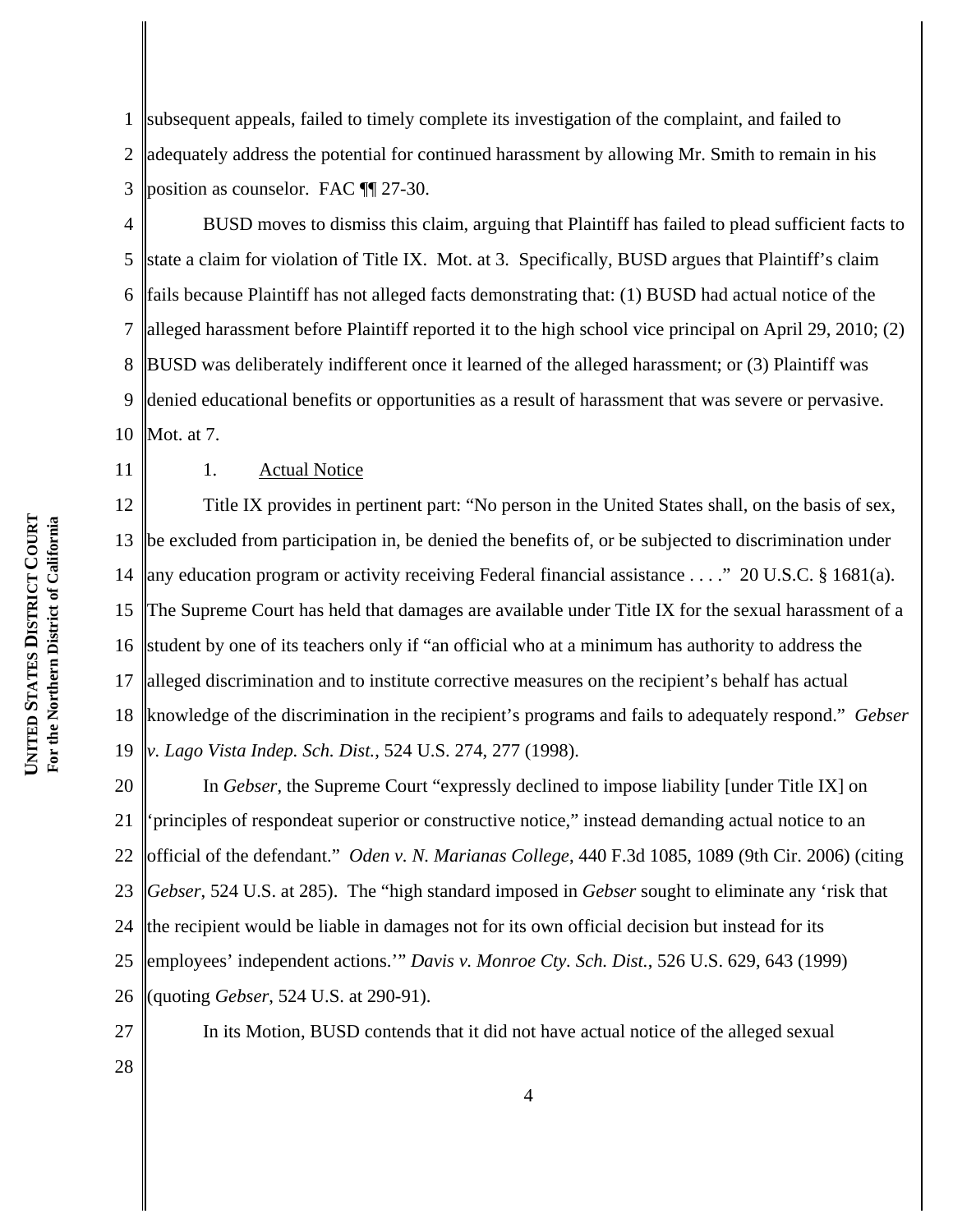| $\mathbf{1}$   | harassment until April 29, 2010, when Plaintiff reported the incidents to the Berkeley High School                                                                                                                                                                                                                                                        |  |  |  |
|----------------|-----------------------------------------------------------------------------------------------------------------------------------------------------------------------------------------------------------------------------------------------------------------------------------------------------------------------------------------------------------|--|--|--|
| $\overline{2}$ | vice principal. Mot. at 7 (citing FAC $\P$ 13). It argues that because all of the alleged incidents of                                                                                                                                                                                                                                                    |  |  |  |
| 3              | sexual harassment occurred prior to that date, it cannot be held liable under Title IX. Id.                                                                                                                                                                                                                                                               |  |  |  |
| 4              | In response, Plaintiff points to paragraph 18 of the First Amended Complaint, which provides:                                                                                                                                                                                                                                                             |  |  |  |
| 5              | 18. In the course of their investigation, Huyett and BUSD had knowledge of a prior<br>sexual harassment incident report that had been filed by a student against Smith.<br>Plaintiff is informed and believes that there have been additional incidents of severe<br>and/or persistent and/or pervasive sexual harassment by Smith during his tenure as a |  |  |  |
| 6              |                                                                                                                                                                                                                                                                                                                                                           |  |  |  |
| 7              | counsel at Berkeley High School and a BUSD employee.                                                                                                                                                                                                                                                                                                      |  |  |  |
| 8              | Although omitted from her pleading, in her Opposition brief Plaintiff provides more detail, indicating                                                                                                                                                                                                                                                    |  |  |  |
| 9              | Superintendent Huyett and BUSD knew of two other sexual harassment incident reports against Mr.                                                                                                                                                                                                                                                           |  |  |  |
| 10             | Smith before Plaintiff first complained of Mr. Smith's alleged conduct in April 2010. Opp'n at 2.                                                                                                                                                                                                                                                         |  |  |  |
| 11             | Citing decisions from the Eleventh and Tenth Circuits, Plaintiff then asserts that, "[f]ailure to act                                                                                                                                                                                                                                                     |  |  |  |
| 12             | despite prior notice may constitute deliberate indifference by school personnel for purposes of Title                                                                                                                                                                                                                                                     |  |  |  |
| 13             | $IX."$ <i>Id.</i>                                                                                                                                                                                                                                                                                                                                         |  |  |  |
| 14             | Both parties' arguments are misplaced. Contrary to BUSD's argument, the fact that the                                                                                                                                                                                                                                                                     |  |  |  |
| 15             | alleged harassment preceded the point when Plaintiff notified the vice principal of the conduct does                                                                                                                                                                                                                                                      |  |  |  |
| 16             | not shield BUSD from liability. Rather, "[i]n sexual harassment cases, it is the deliberate failure to                                                                                                                                                                                                                                                    |  |  |  |
| 17             | curtail known harassment, rather than the harassment itself, that constitutes the intentional Title IX                                                                                                                                                                                                                                                    |  |  |  |
| 18             | violation." Mansourian v. Regents of the Univ. of Cal., 602 F.3d 957, 966 (9th Cir. 2010). Because a                                                                                                                                                                                                                                                      |  |  |  |
| 19             | school district may not be held liable under Title IX for inaction based on principles of <i>respondent</i>                                                                                                                                                                                                                                               |  |  |  |
|                | 20 <i>superior</i> or constructive notice, the import of the actual notice requirement is that it triggers the                                                                                                                                                                                                                                            |  |  |  |
| 21             | district's obligation to take corrective action and imposes liability if it fails to do so. See id.; Gebser,                                                                                                                                                                                                                                              |  |  |  |
| 22             | 524 U.S. at 290-91. Here, there is no dispute that by reporting Mr. Smith's alleged conduct to the                                                                                                                                                                                                                                                        |  |  |  |
| 23             | vice principal on April 29, 2010, Plaintiff provided actual notice to an official with authority to                                                                                                                                                                                                                                                       |  |  |  |
| 24             | address the alleged discrimination and institute corrective measures. Thus, to the extent that                                                                                                                                                                                                                                                            |  |  |  |
|                | 25 Plaintiff's Title IX claim is premised on BUSD's failure to take adequate action following that notice,                                                                                                                                                                                                                                                |  |  |  |

26 Plaintiff's allegation that she reported the conduct on April 29, 2010 is sufficient to meet the actual

27 notice element for purposes of pleading. As discussed in the following section, under this theory, the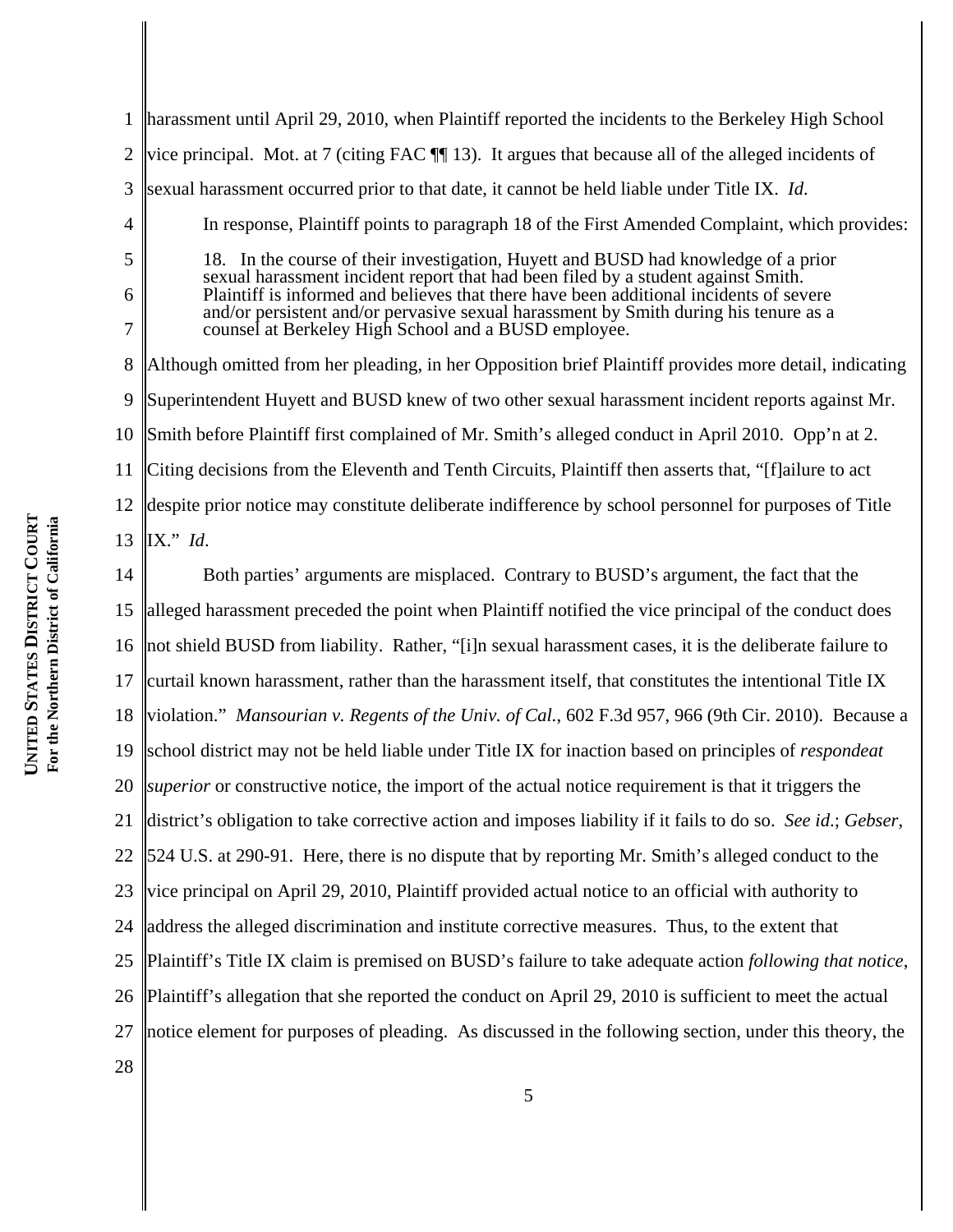1 2 3 4 5 question becomes whether BUSD's response *after it was put on notice* was so inadequate that it amounted to deliberate indifference to the alleged discrimination against Plaintiff. *See Garcia v. Clovis Unif. Sch. Dist.*, 2009 WL 2982900, at \*10 (E.D. Cal. Sept. 14, 2009) (holding that plaintiff failed to allege facts demonstrating deliberate indifference by school district occurring after school district received actual notice of harassment).

6 7 8 9 10 11 12 13 14 15 16 17 18 19 20 21 22 23 24 25 26 27 On the other hand, to the extent that Plaintiff seeks to base her Title IX claim on the theory that BUSD was on notice of Mr. Smith's offending conduct before April 29, 2010, such that its response prior to that date amounted to deliberate indifference, Plaintiff has failed to plead sufficient facts to proceed on this theory. Although it is clear that actual notice is required under *Gebser*, the contours of what constitutes actual notice remains unresolved in this Circuit. As several decisions have recognized, reports of harassment by a teacher from students other than the plaintiff may be sufficient to put the school on notice of the offending conduct. *See, e.g., Doe v. Green*, 298 F. Supp. 2d 1025, 1032-34 (D. Nev. 2004) (summarizing standards for establishing "actual notice" among federal courts and concluding that knowledge of similar harassment by teacher may be sufficient to establish actual notice of specific harassment alleged by student); *Doe v. Alameda Unified Sch. Dist.*, 2006 WL 734348, at \*3-4 (N.D. Cal. Mar. 20, 2006) (noting that "[o]ther courts have attempted to define an appropriate standard that does not require the plaintiff-student to complain of the precise type of harassment upon which the allegations are based, but which ensures that the school had sufficient knowledge to implement remedial measures that should have addressed the alleged conduct underlying the plaintiff's claims," and finding that report of inappropriate conduct toward another child created triable issue of fact regarding whether school has actual notice of child molestation by teacher); *Teran v. Hagopian*, 2008 WL 4826124, at \*8 (E.D. Cal. Nov. 5, 2008) (recognizing that plaintiff may show actual notice of sexual abuse based on prior report of teacher misconduct with a different student filed one year before sexual abuse at issue), *Teran v. Hagopian*, 2009 WL 900743, at \*8 (E.D. Cal. Mar. 31, 2009) (dismissing Title IX claim for failure to allege facts demonstrating that prior report was sufficient to put school on notice of sexual abuse). While Plaintiff cites several decisions for their discussions regarding the deliberate indifference component of a Title IX claim,

**COURT** For the Northern District of California **For the Northern District of California DISTRICT STATES UNITED**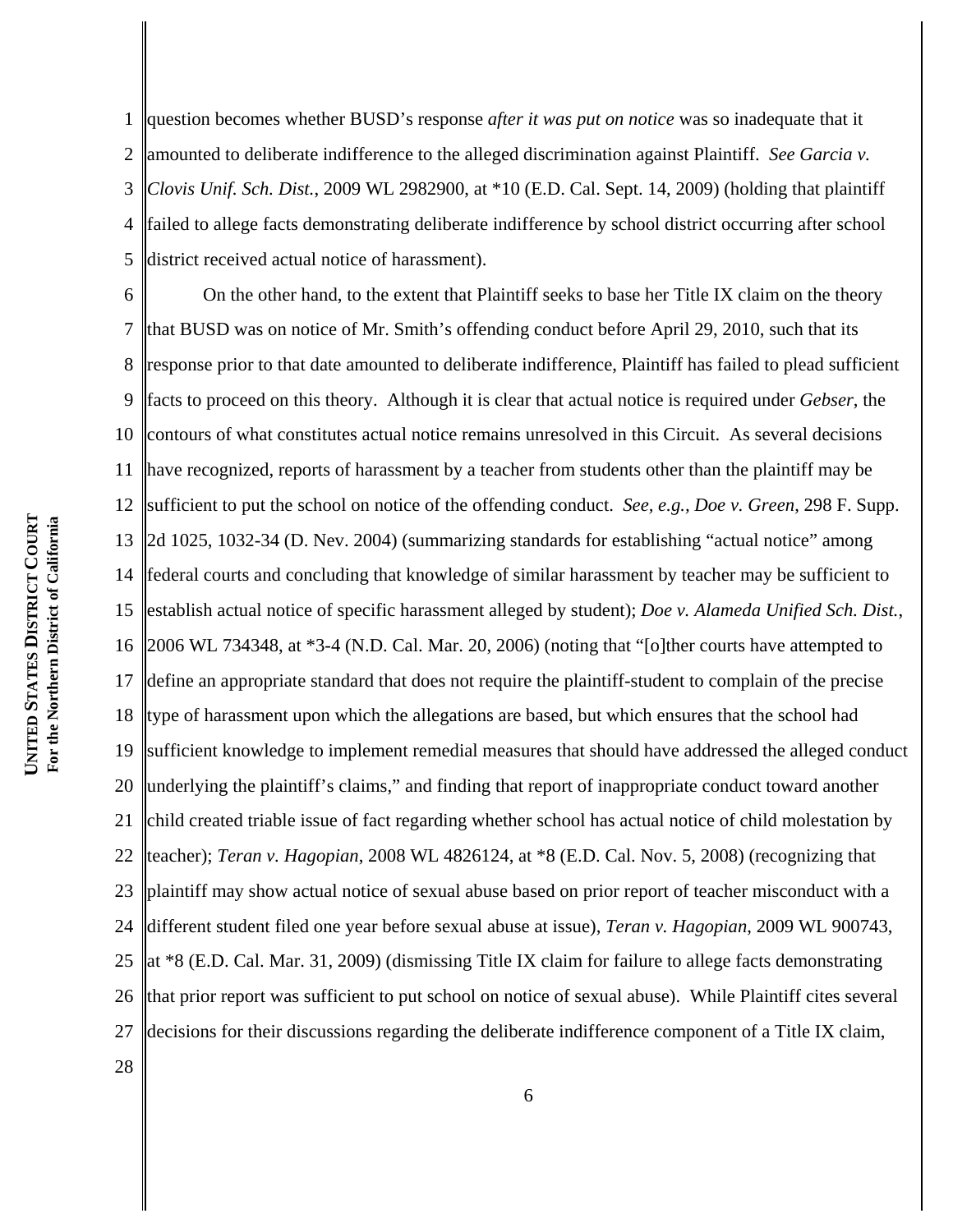1 2 3 4 5 6 7 Plaintiff fails to cite any relevant authority (such as those listed above) regarding prior reports of harassment from individuals other than the plaintiff as establishing actual notice. Nevertheless, at this juncture, if Plaintiff wishes to pursue her Title IX claim on the theory that BUSD has actual notice of harassment by Mr. Smith at some point prior to April 29, 2010, Plaintiff must plead more than the vague allegations set forth in paragraph 18 and must be prepared to establish that the prior reports meet the actual notice standard under relevant case law. Because she has failed to do this, the Court will limit her Title IX claim to BUSD's response after April 29, 2010.

8

#### 2. Deliberate Indifference to the Alleged Misconduct

9 10 11 12 13 14 15 Next, BUSD argues that Plaintiff has failed to plead facts demonstrating that BUSD was deliberately indifferent to Mr. Smith's alleged misconduct. Mot. at 7-8. It argues that Plaintiff's allegations show that BUSD responded immediately to Plaintiff's report of the alleged harassment and took reasonable steps to remedy the situation. Mot. at 8. Plaintiff does not offer any direct response to this challenge in her Opposition brief. As a result, BUSD urges the Court to dismiss the claim because Plaintiff has not and cannot plead facts establishing deliberate indifference. The Court, however, is not persuaded by BUSD's argument.

16 17 18 19 20 21 22 23 24 25 26 27 28 If actual notice is provided, a school district's response is deemed "deliberately indifferent" only where the response "is clearly unreasonable in light of the known circumstances." *Davis*, 526 U.S. 629, 648 (1999). Under this standard, "[i]f an institution 'takes timely and reasonable measures to end the harassment, it is not liable under Title IX for prior harassment.'" *Doe v. Green*, 298 F. Supp. 2d 1025, 1035 (D. Nev. 2004) (quoting *Wills v. Brown Univ.*, 184 F.3d 20, 26 (1st Cir. 1999)). "If, on the other hand, an institution either fails to act, or acts in a way which could not have reasonably been expected to remedy the violation, then the institution is liable for what amounts to an official decision not to end discrimination." *Id*. (citing *Gebser*, 524 U.S. at 290). Deliberate indifference is a high standard and requires that the plaintiff prove conduct that is beyond mere negligence. *See Garcia v. Clovis Unified Sch. Dist.*, 2009 WL 2982900, at \* 9 (E.D. Cal. Sept. 14, 2009); *see also Oden*, 440 F.3d at 1089 ("Nonetheless the record fails to demonstrate that the delay was more than negligent, lazy, or careless."). Generally, deliberate indifference is a fact-intensive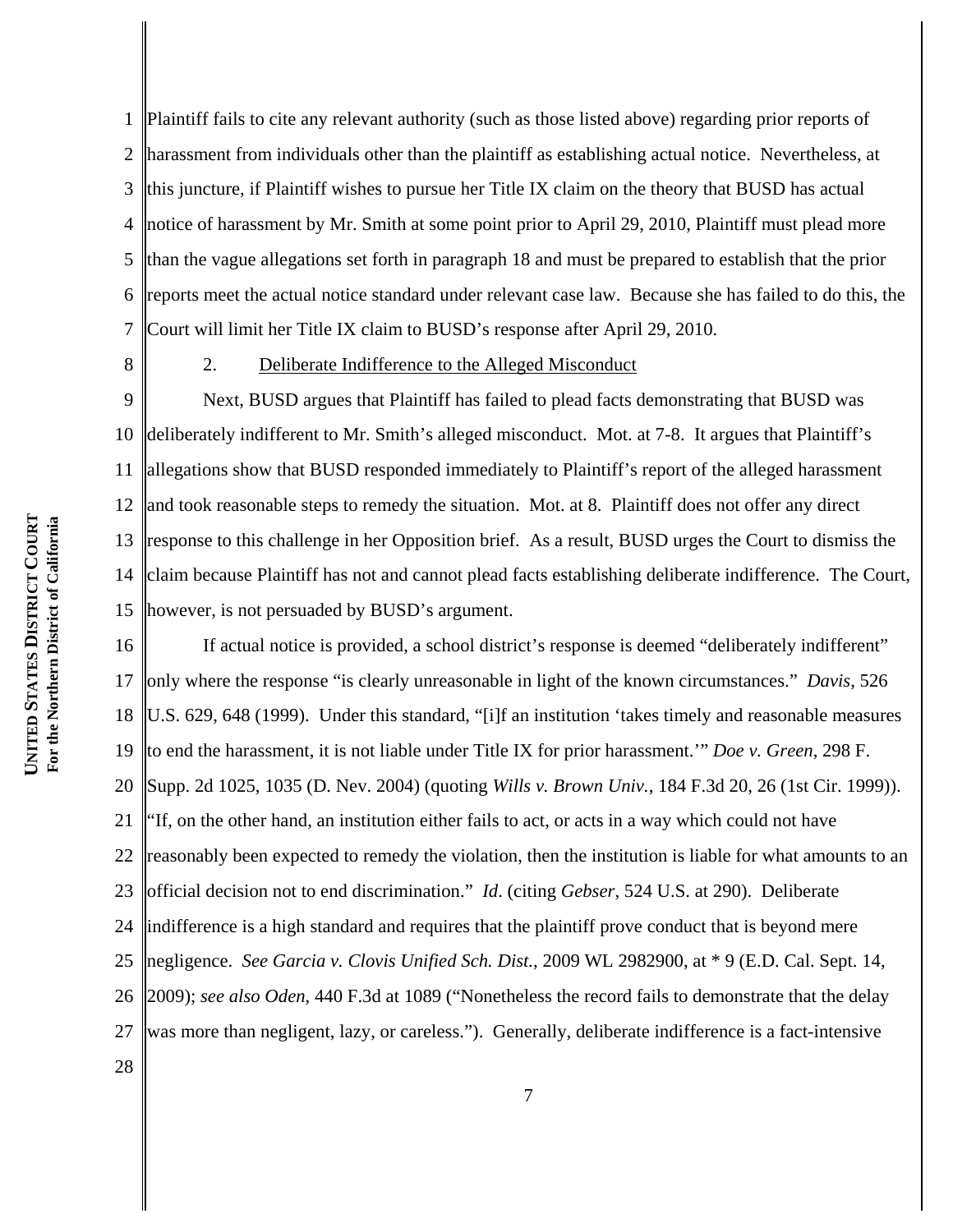1 2 3 4 5 6 7 8 9 10 11 12 13 14 15 16 17 18 19 20 21 22 23 24 25 <sup>1</sup> BUSD also cites Plaintiff's allegation that her parents obtained a temporary restraining inquiry and is often a question for the jury's determination. *Garcia*, 2009 WL 2982900, at \*9; *see also Green*, 298 F. Supp. 2d at 1036. At the same time, however, the Supreme Court has expressly held that "[i]n an appropriate case, there is no reason why courts, on a motion to dismiss, for summary judgment, or for a directed verdict, could not identify a response as not 'clearly unreasonable' as a matter of law." *Davis*, 526 U.S. at 649. Here, BUSD contends that Plaintiff has failed to allege any facts demonstrating that its response was unreasonable in light of the known circumstances. Instead, BUSD notes that Plaintiff has alleged that it took the following actions in response to the alleged discrimination: • BUSD placed Mr. Smith on administrative leave in April or May 2010 while BUSD carried out its investigation, which was initiated on or about April 29, 2010. FAC ¶ 16. The investigation included interviews with Plaintiff's teachers and a three-hour interview of Plaintiff by BUSD's legal counsel. FAC ¶ 16. The investigation was conducted pursuant to BUSD's Board of Education Policy. *Id*. • The investigation determined that Mr. Smith had "engaged in inappropriate and unprofessional behavior contrary to District policy," and the "the District will be taking appropriate personnel action" against him. FAC ¶ 17. • Berkeley High School's vice principal and BUSD's assistant superintendent for human resources verbally assured Plaintiff that she would be assigned to a new academic counselor on a floor above Mr. Smith's office. FAC ¶ 19. Plaintiff was reassigned to a new counselor. FAC  $\llbracket 22$ . Mr. Smith was instructed to remain in or close to the high school counseling center. FAC  $\P$  $22.<sup>1</sup>$ Mot. at 8; Reply at 3. BUSD argues that after the foregoing steps were implemented, Plaintiff has not

<sup>26</sup> 27 28 order requiring Mr. Smith to stay 100 yards away from Plaintiff and to have no communication with her. Reply at 3 (citing FAC  $\P$  20). Given that BUSD had no role in obtaining the TRO, it is unclear why the Court should consider it as one of the steps BUSD took in response to the harassment allegations.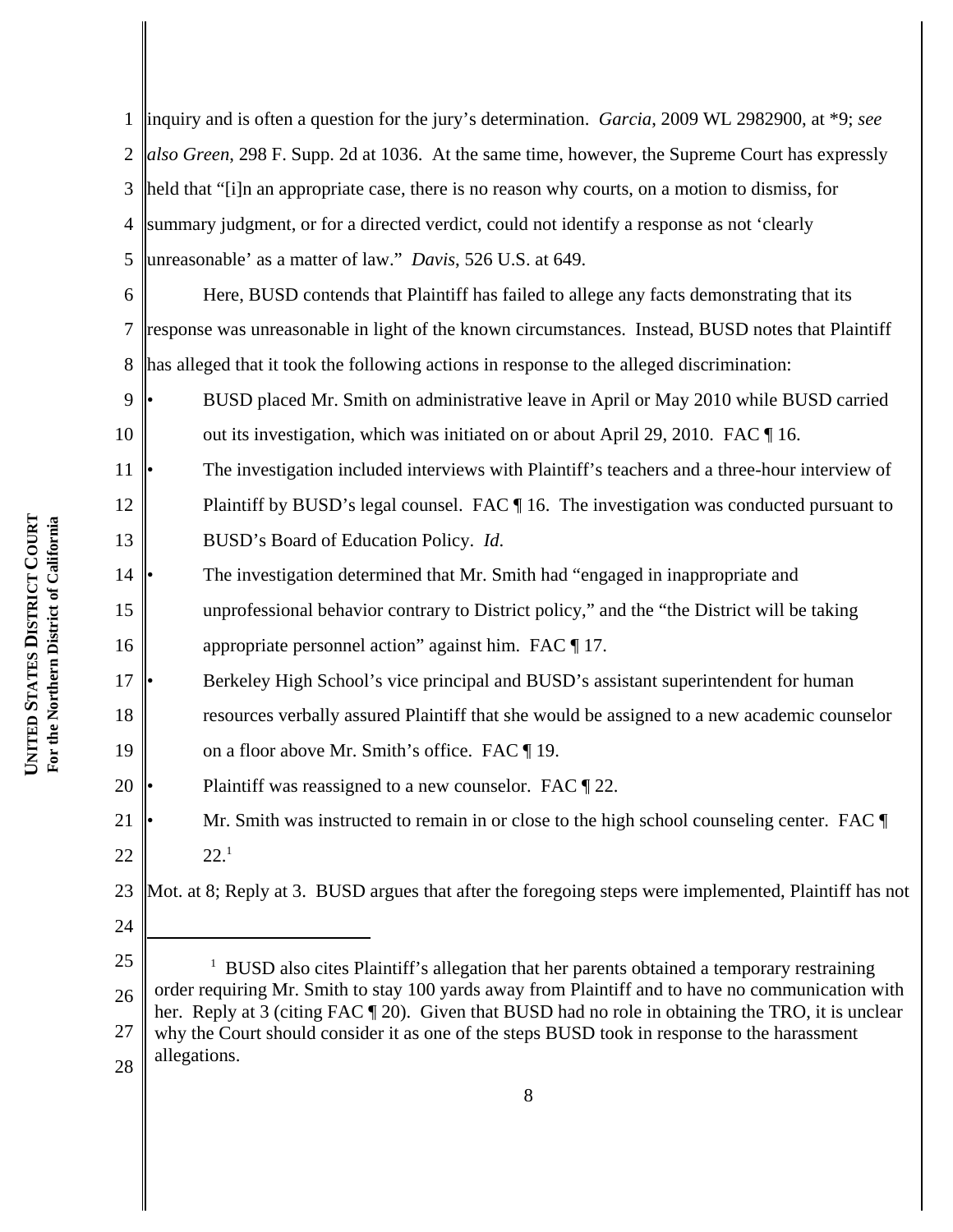1 2 3 4 faced any severe or pervasive sexual harassment by Mr. Smith, but has only had "chance encounters" with him and observed him walking on other parts of the campus. Reply at 4 (citing FAC  $\P$  22). BUSD thus argues that the Court should find that its response was not clearly unreasonable as a matter of law. *Id*.

5 6 7 8 9 10 11 12 13 14 15 16 17 18 Notwithstanding Plaintiff's failure to respond to BUSD's challenge, the Court is not convinced that the issue is suitable for resolution at the pleading stage. While Plaintiff's First Amended Complaint details the steps BUSD took in response to Plaintiff's allegations of sexual harassment by Mr. Smith, Plaintiff has also set forth several allegations regarding the inadequacy of BUSD's response. In particular, Plaintiff has alleged that BUSD: failed to timely complete the investigation within 30 days, as prescribed under the Board of Education's Policy (FAC ¶ 28); failed to address what steps would be taken to limit Mr. Smith's future contact with Plaintiff in its letter notifying her of the outcome of the investigation (FAC ¶ 17); failed to take adequate steps to limit or prevent Mr. Smith's contact with Plaintiff beyond assigning her to a different academic counselor on a different floor (FAC ¶¶ 19, 29); and refused Plaintiff's request to transfer or remove Mr. Smith from his counseling position (FAC  $\P$  20). As a result of these alleged inadequacies in its response, Plaintiff alleges that she has encountered Mr. Smith on campus and felt that he was glaring at her. FAC ¶ 22. Plaintiff also alleges that she has seen Mr. Smith walking on other parts of the high school campus despite his having been instructed to stay in or close to the counseling center. *Id*.

19 20 21 22 23 24 25 26 27 As indicated above, whether BUSD's response amounted to deliberate indifference to the alleged discrimination is a fact-driven inquiry. Here, Plaintiff has come forward with some plausible allegations as to how BUSD's response was deficient or not reasonably expected to remedy the violation. Moreover, although BUSD has cited to Plaintiff's allegations concerning the steps it did take – which BUSD maintains were sufficient – the Court cannot say that the allegations, without more, are sufficient to compel a finding that BUSD's response did not amount to deliberate indifference. The allegations BUSD cites merely indicate that it investigated Plaintiff's allegations, considered Plaintiff's appeals, and took some steps to limit Plaintiff's contact with Mr. Smith, which mainly consisted of transferring Plaintiff to an academic counselor on a different floor than Mr.

For the Northern District of California **For the Northern District of California DISTRICT STATES UNITED** 

28

**COURT**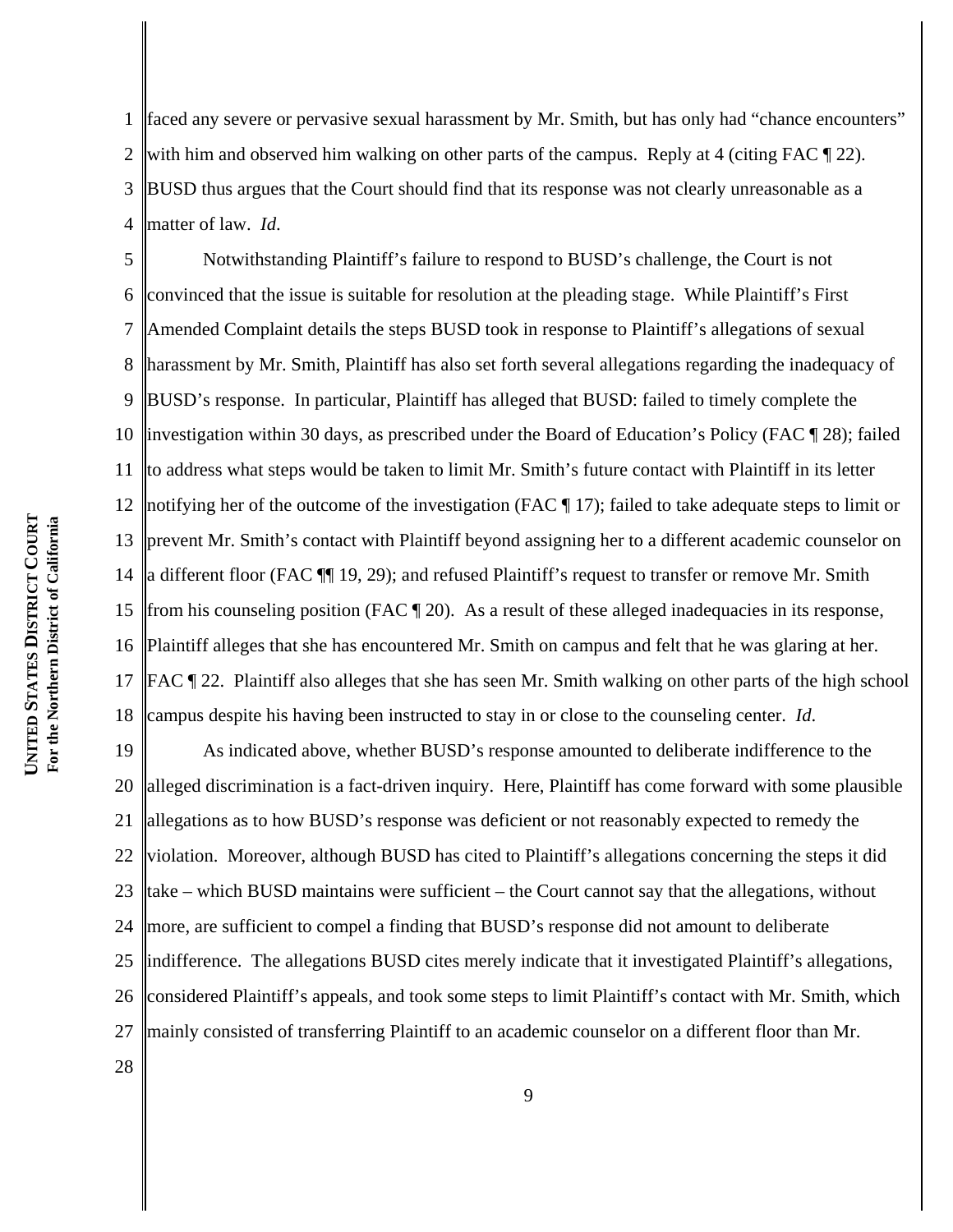1 2 3 4 5 6 Smith. However, the Court cannot determine whether these actions were sufficient in the context of Mr. Smith's alleged conduct to protect Plaintiff from future harassment. Rather, the full scope of BUSD's remedial measures must be fleshed out and the question whether such measures were unreasonable in light of the known circumstances should be resolved at the summary judgment stage on a fully-developed factual record. *See Green*, 298 F. Supp. 2d at 1036; *Alameda Unified Sch. Dist.*, 2006 WL 734348, at \*4.

7 8 9 10 11 However, to the extent that Plaintiff is alleging that BUSD was on notice of prior similar conduct by Mr. Smith based on reports from other students and failed to take appropriate action in response, because Plaintiff has failed to plead sufficient facts regarding how BUSD was on notice of such prior incidents, Plaintiff cannot proceed on a theory that BUSD's response to those earlier reports amounted to deliberate indifference.

12

28

# 3. Severe and Pervasive

13 14 15 16 17 18 19 20 21 22 23 24 25 26 27 Defendant next moves to dismiss Plaintiff's Title IX claim on the ground that Plaintiff has failed to plead facts establishing that Mr. Smith's conduct was so severe or pervasive that it deprived her of access to educational opportunities or benefits. Mot. at 9. In a teacher-on-student Title IX sexual harassment case, the student must show that the harassing conduct was so severe or pervasive that the student was deprived of access to the education benefits or opportunities provided by the school. *See Stanley v. Trustees of the Cal. State Univ.*, 433 F.3d 1129, 1137 (9th Cir. 2006). BUSD argues that Plaintiff has failed to plead sufficient facts demonstrating that Mr. Smith's purported conduct rose to this level. The Court, however, disagrees. Reviewing Plaintiff's pleading, Plaintiff has alleged that Mr. Smith's conduct occurred continuously over the course of six months. She alleges that Mr. Smith spanked her buttocks, asked her what she wore to bed and if she slept naked, put his face in her chest and rubbed her back; made remarks about her physical appearance and clothes; asked if she wanted to "work out" with him; caressed her thigh on several occasions; brushed hair off her face, smelled her neck, and monitored her during the school day. *See* FAC ¶¶ 13-14. Further, Plaintiff has alleged that Mr. Smith's conduct caused her emotional distress, made her feel uncomfortable at school at times cry and tremble, and made her fearful of encountering Mr. Smith on

**COURT** For the Northern District of California **For the Northern District of California DISTRICT STATES UNITED**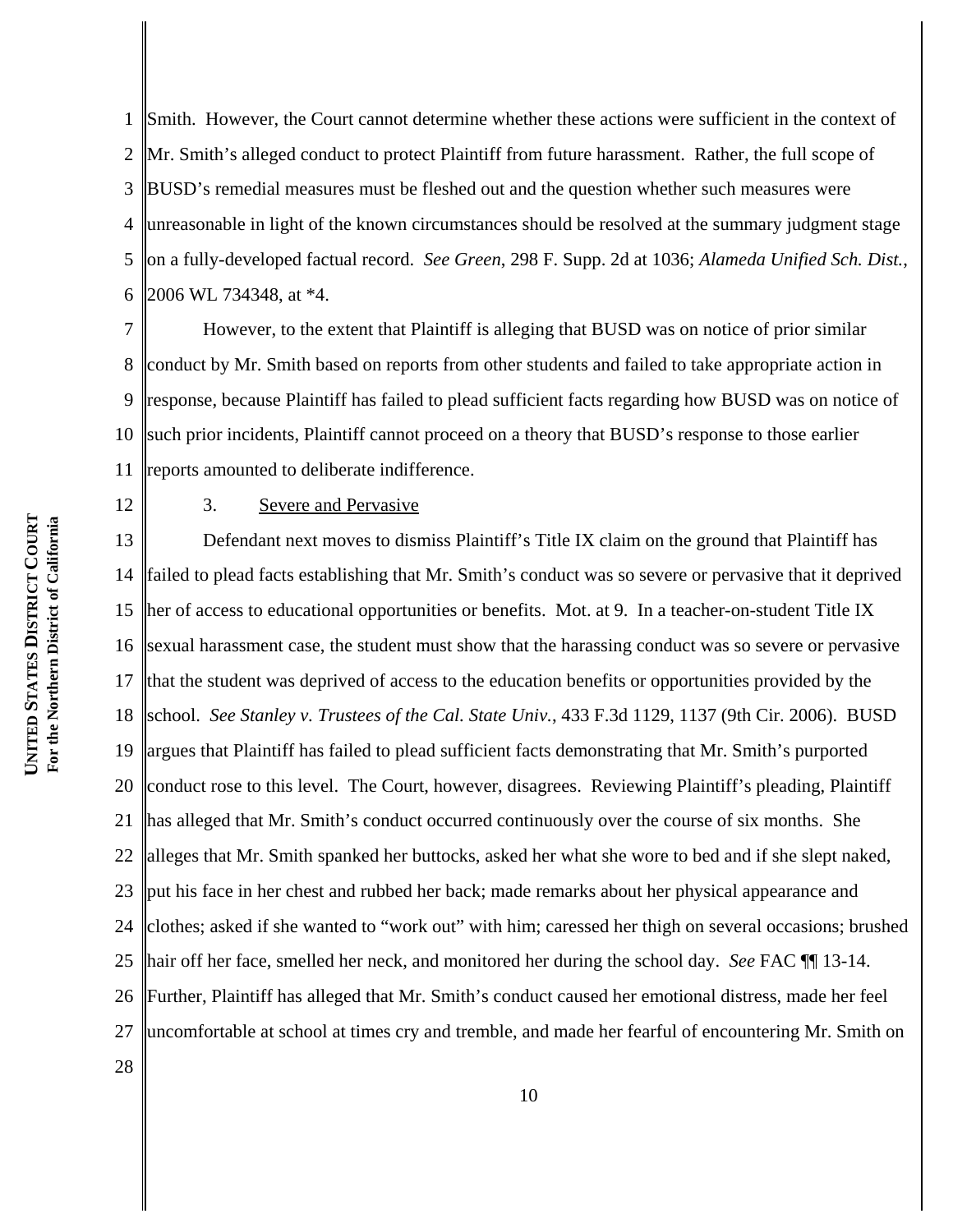1 2 3 4 5 campus. Thus, Plaintiff has not alleged minor, isolated incidents, but has alleged a pattern of behavior by Mr. Smith consisting of both suggestive comments and physical contact that caused Plaintiff emotional and physical stress while at school. At the pleading stage, the Court finds that these allegations are sufficient to on the element of severity and pervasiveness for Plaintiff to maintain her Title IX claim.

4. Summary

6

28

7 8 9 In sum, the Court finds that Plaintiff has adequately pled a claim for violation of Title IX against BUSD based on its response after it was notified of Plaintiff's claim on April 29, 2010. The Court therefore **DENIES** BUSD's request to dismiss the claim on this theory.

10 11 12 13 However, to the extent that Plaintiff seeks to base her claim on any action or inaction by BUSD prior to April 29, 2010, Plaintiff has failed to adequately plead that BUSD received actual notice prior to that date. Plaintiff's Title IX claim based on that theory is therefore **DISMISSED WITHOUT PREJUDICE**.

#### 14 **B. Section 1983 Claim**

15 16 17 18 19 Plaintiff brings her second claim pursuant to 42 U.S.C. § 1983 for violation of her right to be free from discrimination on the basis of sex. FAC ¶¶ 32-35. Defendants move to dismiss this claim, arguing that because Plaintiff has failed to plead an actionable claim for violation of Title IX, her § 1983 claim necessarily fails, as well. Mot. at 12; Reply at 5. However, as discussed above, Plaintiff has sufficiently stated a claim for violation of Title IX. Defendants' argument therefore lacks merit.

20 21 22 23 24 25 26 27 In a footnote, Defendants also contend that "because Superintendent Huyett is sued in his official capacity, claims against him under a *Monell* theory are redundant and subject to dismissal." Mot. at 12 n.1. However, under *Pembaur v. City of Cincinnati*, 475 U.S. 469, 480 (1986), "municipal liability may be imposed for a single decision by municipal policymakers under appropriate circumstances." "Liability may be imposed based on actions of other officials 'whose edicts or acts may fairly be said to represent official policy.'" *Alameda Unified Sch. Dist.*, 2006 WL 734348, at \*6 (quoting *Monell*, 436 U.S. at 694). Thus, "if a decision to adopt certain action is made by 'authorized decision-makers,' then that action is an official government policy that satisfies *Monell*." *Id*. (quoting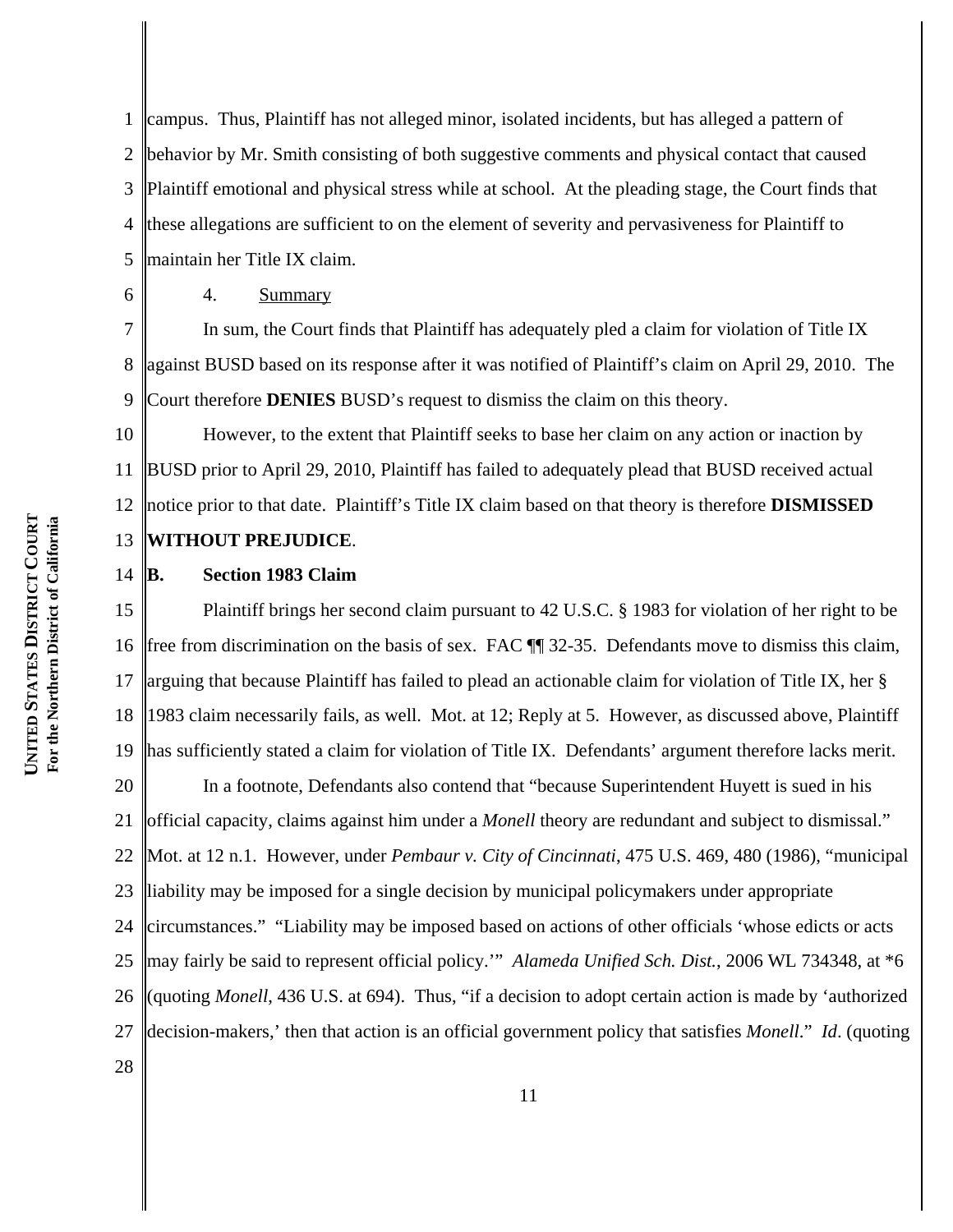1 2 3 *Pembaur*, 475 U.S. at 481). Accordingly, it may be possible for Plaintiff to assert a § 1983 claim against Superintendent Huyett if Plaintiff can show that he possessed final authority to establish municipal policy with respect to the action ordered. *Id*. 2

4 5 6 7 8 9 Defendants also argue that "since Plaintiff cannot state a cause of action against Superintendent Huyett under Title IX, her § 1983 action against Superintendent Huyett should also be barred." Reply at 5. However, because Defendants raise this argument in their Reply, Plaintiff did not have an opportunity to respond. The Court therefore declines to address this argument. *See Ass'n of Irritated Residents v. C & R Vanderham Dairy*, 435 F. Supp. 2d 1078, 1089 (E.D. Cal. 2006) ("It is inappropriate to consider arguments raised for the first time in a reply brief.").

Based on the arguments presented, there is no basis to dismiss Plaintiff's § 1983 claim.

11

10

# **C. Unruh Civil Rights Act Claim**

12 13 In her third claim, Plaintiff seeks damages for violation of California's Unruh Civil Rights Act, California Civil Code sections 51 and 52. FAC TI 36-38.

14 15 16 17 18 Without citation to any authority, Defendant assert that, "[j]ust as Title IX requires, the acts alleged under Civil Code section 51 . . . must rise to a very high level, pervasive or severe sexual harassment. As stated earlier, [P]laintiff has pled insufficient facts to meet this burden." Mot. at 12. However, as discussed above, Plaintiff has set forth sufficient allegations regarding the severity and pervasiveness of the sexual harassment at issue. Defendants' challenge is therefore unavailing.

19 20 21 22 23 Defendants further argue that Plaintiff's claim fails because "the FAC acknowledges that BUSD was not deliberately indifferent but took immediate action for [P]laintiff and against Smith in response her allegations." Mot. at 12. However, based on the finding that Plaintiff has pled sufficient facts going to the deliberate indifferent element of her Title IX claim, this argument fails as well.

24 25 Based on the arguments presented, there is no basis to dismiss Plaintiff's claim for violation of California's Unruh Civil Rights Act.

<sup>27</sup> 28  $2$  The Court makes no finding as to whether Plaintiff has sufficiently alleged that a policy, practice, or custom existed.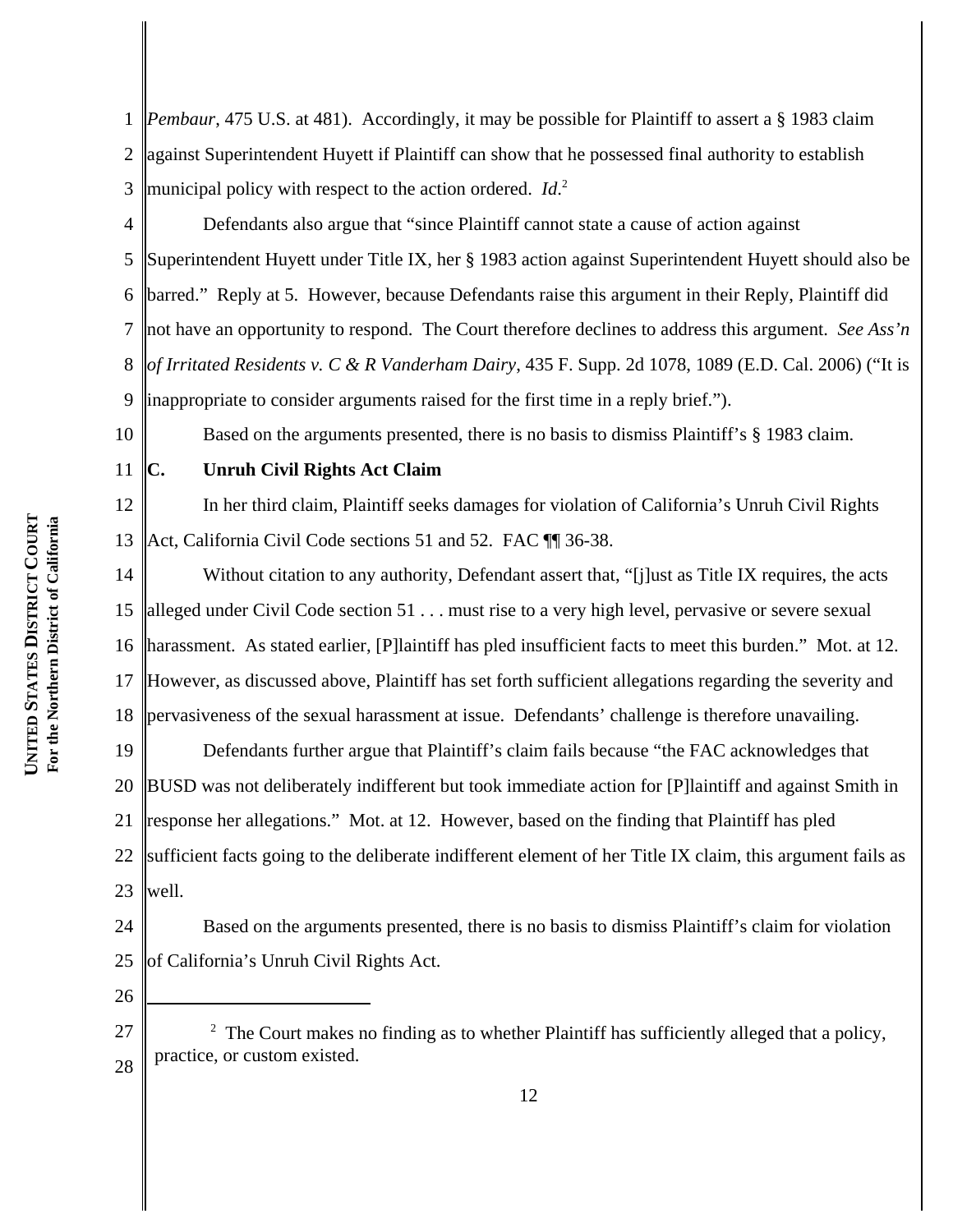# **D. California Government Code section 11135**

2 3 4 In her fourth claim, Plaintiff seeks equitable relief for violation of California Government Code section 11135. FAC ¶¶ 39-43. Section 11135(a) states:

No person in the State of California shall, on the basis of ethnic group identification, religion, age, sex, color, or physical or mental disability, be unlawfully denied the benefits of, or be unlawfully subjected to discrimination under, any program or activity that is funded directly by the state or receives any financial assistance from the state.

In their Motion, Defendants argue that because Plaintiff has failed to adequately plead a Title IX claim, Plaintiff's section 11135 claim fails as well. Mot. at 13. Again, to the extent that the Court has found that Plaintiff has stated an actionable claim under Title IX, Defendants' argument fails. In their Reply, Defendants also argue that Plaintiff lacks standing to pursue her section 11135 claim. However, because Defendants raised this argument for the first time in their Reply, the Court

declines to address it. *See Ass'n of Irritated Residents*, 435 F. Supp. 2d at 1089.

Accordingly, Defendants have not established a basis to dismiss Plaintiff's claim under Government Code section 11135.

#### **E. Negligence**

17 18 19 20 21 22 23 Plaintiff's sixth claim against Defendants is for negligence. FAC ¶¶ 46-48. In her First Amended Complaint, Plaintiff alleges that Defendants owe her a duty to use due care "to prevent sexual harassment, sexual battery (Cal. Civil Code § 1708.5), and other tortious behavior from occurring, and, upon learning of such acts, to take prompt and appropriate action to remedy the situation." FAC ¶ 46. She alleges that Defendants "failed to use the due care of a reasonably prudent person, and that required by statutory, regulatory, administrative and common law standards, including in supervising, instructing, training and disciplining Smith," thereby causing her physical and emotional injuries. FAC ¶¶ 47-48.

25 26 27 28 Defendants move to dismiss Plaintiff's negligence claim, contending that Plaintiff has failed to identify a statutory basis for the claim as required under California law. Mot. at 13-14. In response, Plaintiff argues that she has alleged violation of several federal and state statutes. Opp'n at 9. She thus maintains that "BUSD's negligent failure to properly supervise, instruct, train, and/or

1

5

6

7

8

9

10

11

12

13

14

15

16